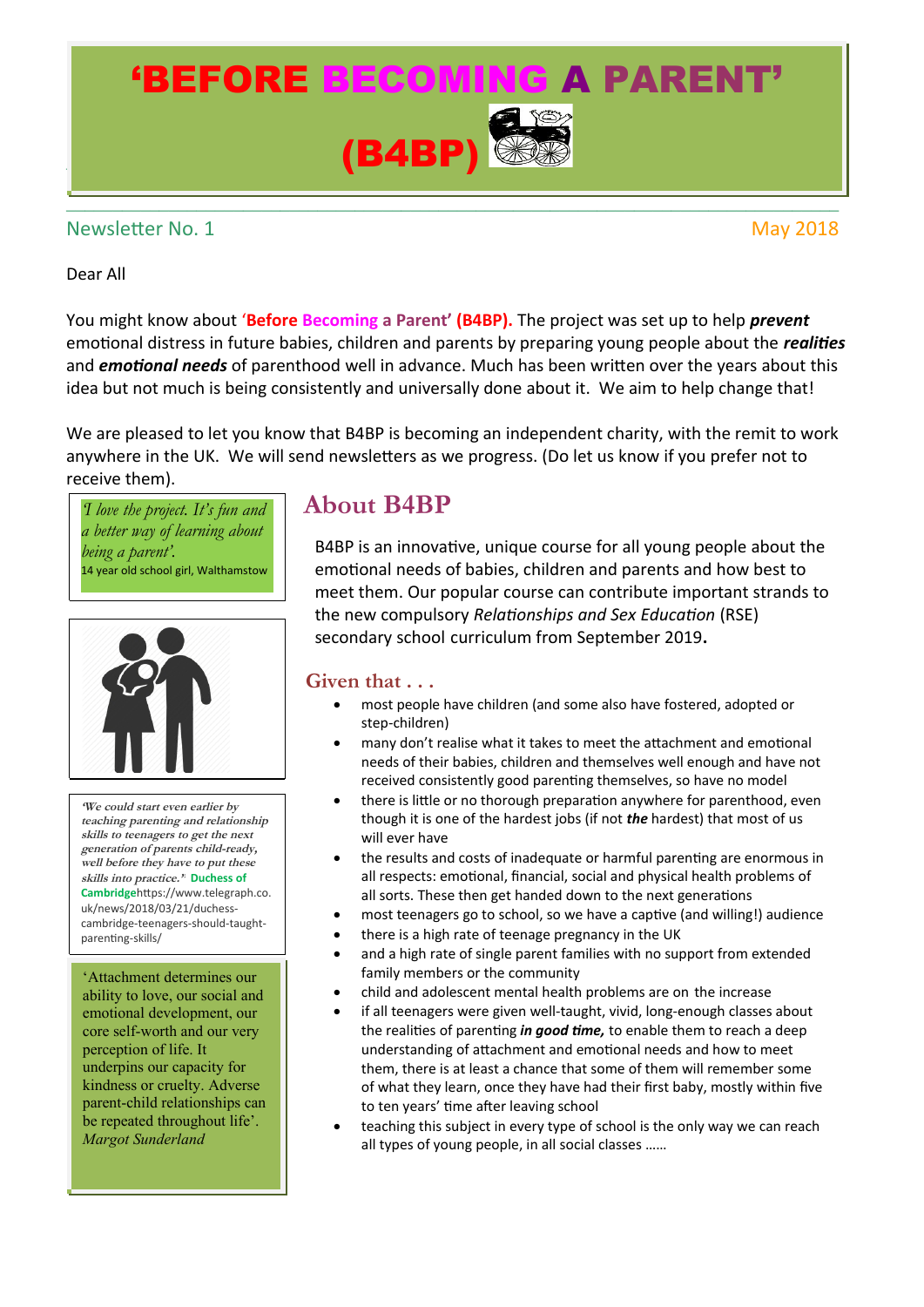**…..this** *truly early* **intervention could help** *prevent* **at least some psychological and social harm in the future. This would help improve the emotional well-being and the mental and physical health of future generations.**

'The students really enjoyed the course.' *Teacher, Leyton*



*'People forget what you said and what you did. But they never forget how you made them feel.'* Maya Angelou



#### **New book**

**We are writing a book,** 'Preparing Young People for Parenthood: How To Do It and Why It Isn't Being Done'. **If you would like to be interviewed or complete a questionnaire about your experiences of parenthood and/or views about B4BP, please get in touch.**

### **What we have done so far**

We have carried out varied pilots at four co-educational secondary schools - McEntee (Walthamstow), Lammas (Leyton), Rushcroft Foundation (Chingford), George Mitchell (Leyton) - and at the Arts in Education youth club (Leyton). The results were encouraging, including a positive evaluation by the University of East London.

#### **What We Offer**

- Work with males and females from 13 years old
- Groups of about 12, up to about 30
- We will deliver the course in all settings: mainstream, state-funded, academies, private, public, free schools, alternative provision; youth clubs and youth projects of all kinds; criminal justice system
- The course can be suited to the needs of the setting (half-day taster, intensive short course, weekly for one year or beyond)
- The course is delivered by experienced drama workshop leaders
- Experiential methods include: trust building exercises, drama, role play, forum theatre, visits from young fathers & mothers with babies for discussion & questions, observation of relationships between babies & parents/carers, use of creative arts, visits by baby & child care professionals, buddying nursery children if time allows, taking home a lifelike baby doll for the weekend, 7lb bag of flour for each student to keep with them, anonymous questions answered, folder of information about current & future support, emotional support as needed, optional informal 'homework', a quote to take home, B4BP film club at lunchtime/after school, end-of-course presentation to other classes/assemblies.

#### **Fees and Funding**

- The fee is agreed in discussion with the setting. We do not want any young people **to go without this course due to costs.**
- Over the years, as a former project of the charity Carefree Kids, we have received grants from Awards for All, Network for Social Change, Ironmongers' Company, Royal Society of Arts, the Kathleen Laurence Trust and two private donors. We have some funds to help provide the work and can train and support staff to deliver the course.

#### **And for primary school children**

In partnership with the charity B.A.S.E. ®Babywatching UK, we offer a very low cost course to primary schools. Research shows that the course increases empathy and sensitivity and decreases anxiety and aggression, making it likely that children will become better parents. A mother and baby visit a class once a week for 20-30 minutes for two to three terms. (hildren and their class teacher observe and discuss the emotional development of the baby, the meaning of its behaviour and the relationship between mother and baby. A group leader from Babywatching facilitates. School staff are encouraged to train as group leaders, embedding the project in the school at minimal cost.

**We would like to work with other organisatons and to talk with groups, insttutons and individuals doing similar or related work. So do get in touch with us!**